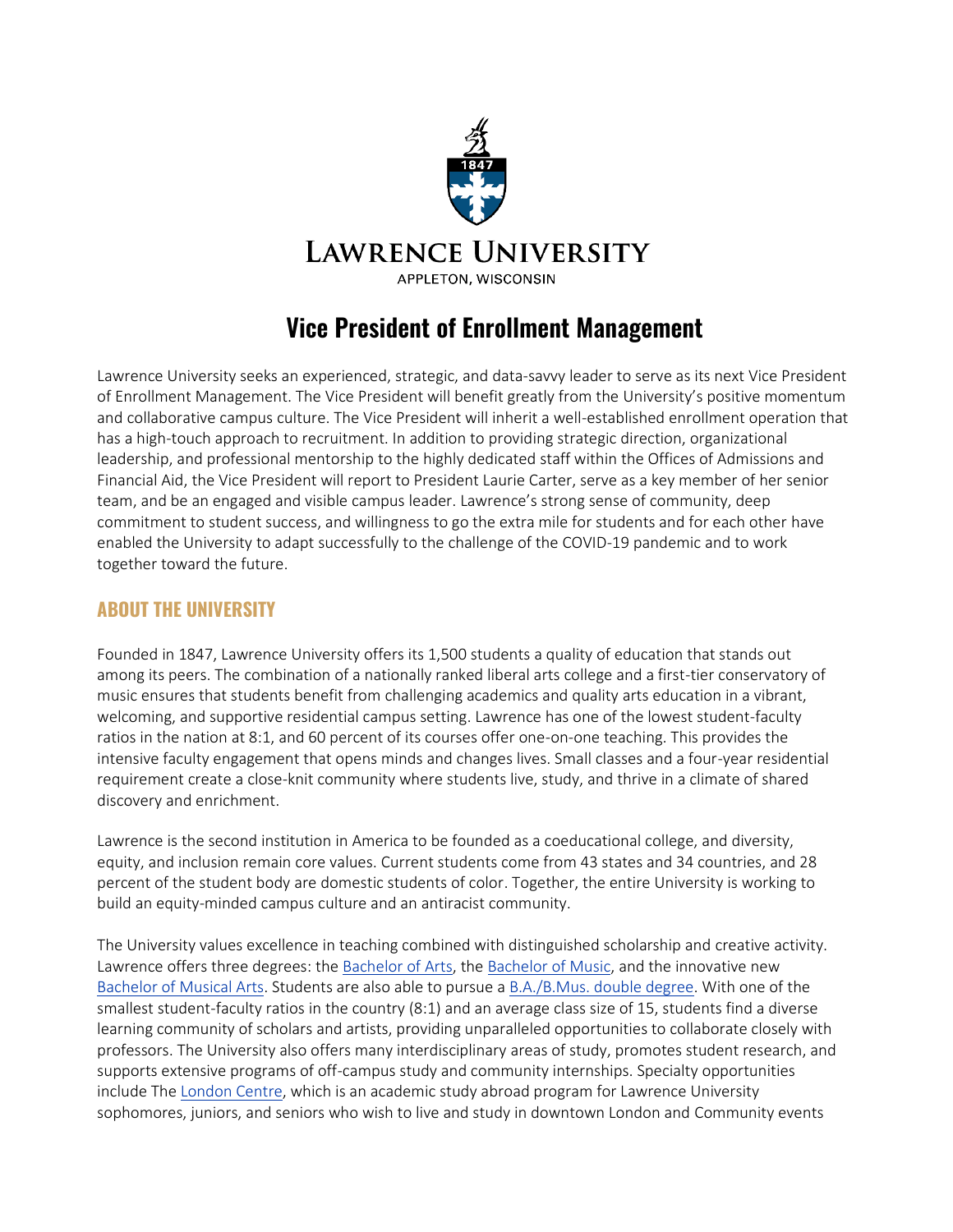#### **Lawrence University, Vice President of Enrollment Management Property Results and Property Page 2**

at the 425 acre [Björklunden campus](https://www.lawrence.edu/s/bjorklunden) on Lake Michigan in Door County, Wisconsin. All students begin their program with a nationally know[n First-Year](https://www.lawrence.edu/academics/study/freshman_studies) [Studies](https://www.lawrence.edu/academics/study/freshman_studies) seminar and culminate their four years with the [Chandler Senior Experience.](https://www.lawrence.edu/academics/senior_experience)

In th[e Conservatory of Music,](https://www.lawrence.edu/conservatory) students take full advantage of coursework in the liberal arts and sciences, often pursuing double-degree programs and benefiting from the opportunity to work directly with senior faculty members across the disciplines. The Conservatory offers the Bachelor of Music in performance, education, or theory/composition; the Bachelor of Musical Arts; and, in conjunction with the College, the Bachelor of Arts with a major in music. Conservatory students constitute approximately 25 percent of total University enrollment.

Three 10-week terms (Fall, Winter, Spring) comprise the academic calendar, spanning mid-September through mid-June. A full-time course load for students is three six-unit courses each term (18 units) or a minimum of 15 units.

### **FACULTY AND STAFF**

The University is supported by a dedicated and talented faculty and staff. With 198 faculty members, 85 percent are full-time, 48 percent are female, 18 percent are domestic faculty of color, and three percent are international. Ninety-two percent of full-time faculty hold a Ph.D. or other terminal degree. Though strongly committed to teaching and advising, Lawrence faculty compete for a variety of external grant funds in support of academic research, artistry, and community projects including recent grants from the National Science Foundation, National Institutes of Health, and National Endowment for the Humanities. In addition, Lawrence faculty lead major institutional grant projects. Over the last five years, total annual faculty funding (not counting institutional awards) has averaged \$245,980 in support of an average of eleven faculty projects. Faculty have also published scholarly books with major presses and won national recognition for their scientific research, photography, poetry, and music. Faculty members contribute to shared governance through a robust committee structure. Committees are populated based on assignments from the Faculty Committee on University Governance.

Lawrence's committed 405 full- and part-time staff members participate in shared [governance](https://www.lawrence.edu/info/staff) through two groups, the Senior Staff and Staff Connections. Both groups gather regularly for discussion, updates, and to provide feedback to University leadership.

#### **STUDENTS**

Lawrence attracts students who thrive in a residential community environment and enjoy close relationships with faculty, staff, and administrators. Th[e Lawrence University Community Council](https://www.lawrence.edu/students/activities/lucc) (LUCC), made up of elected and appointed students of all classes, is the University's official student council, whose decisions shape the campus experience for faculty, staff, and students.

Over 95 percent of Lawrence's approximately 1,500 students—all undergraduates—live on-campus, making for a vibrant and integrated academic and social life. Lawrence has also made a commitment to socioeconomic diversity; in the 2020-2021 academic year, 99 percent of undergraduates received scholarships or need-based financial aid with an average award amount of \$45,300. Jumpstarted in 2014 by a historic matching challenge of \$30 million, the [Full Speed to Full Need initiative h](https://bethelight.lawrence.edu/priorities-and-progress/full-speed-full-need)as raised a total of \$92 million in new endowment for need-based scholarships. By closing the financial aid gap for a growing number of students, Lawrence has decreased the average student debt at graduation and increased the college's four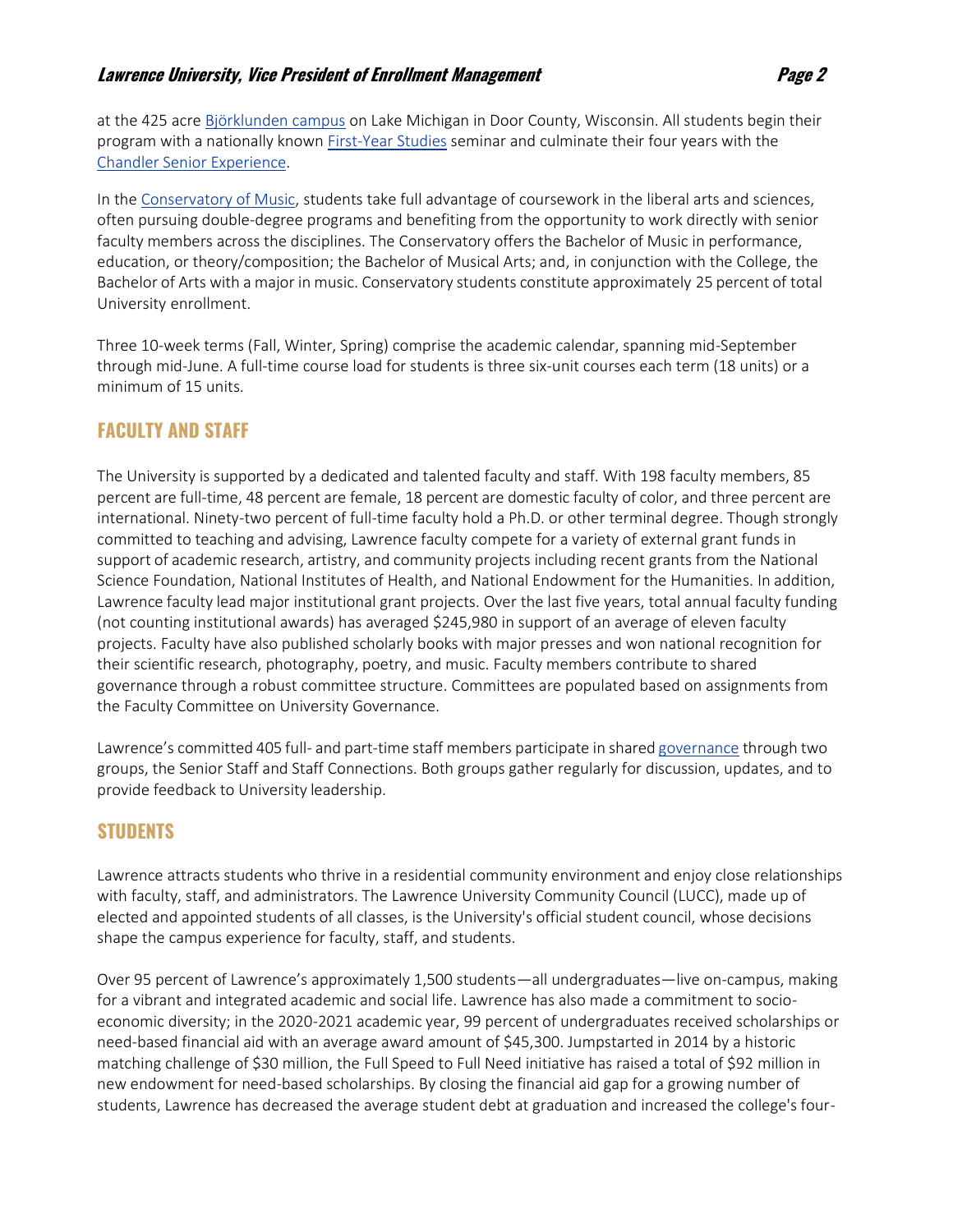year graduation rate. The number of "Full Speed to Full Need" scholars has increased significantly, from 31 scholars in 2014 to 225 in 2021.

To learn more about Lawrence students and campus life, please visit: [https://www.lawrence.edu/students.](https://www.lawrence.edu/students)

# **DIVERSITY, EQUITY AND INCLUSION**

As one of the first institutions in the nation to be founded co-educational, the ideal of inclusivity at Lawrence stretches back to its earliest days. In the nearly 175 years since its founding, a shared understanding of diversity and inclusion has grown and changed, and efforts to enhance the learning environment and community experience have deepened.

[The Office of Diversity, Equity and Inclusion](https://www.lawrence.edu/info/offices/diversity-and-inclusion) at Lawrence University facilitates the institutional mission of the development of intellect and talent, the pursuit of knowledge and understanding, the cultivation of sound judgment, and respect for the perspectives of others in several critical ways. Specifically, it provides information, policies, and programs that enable the prevention and redress of discrimination, as well as the promotion of intergroup collaboration, empathy, and cultural competence on the part of students, faculty, staff, alumni, and community partners. Ultimately, the office works to create an environment in which all of the University community can reach their unique potential.

[The President's Committee on Diversity Affairs](https://www.lawrence.edu/info/offices/diversity-and-inclusion/about-us/president-) was created in order to foster diversity in the Lawrence community and curriculum and to help create a more inclusive campus community.

### **LAWRENCE COMMUNITY**

Lawrence's 84-acre campus sits on a bluff overlooking the historic Fox River i[n Appleton, Wisconsin,](https://www.appleton.org/) a city of 74,000 residents. Nestled between a bustling downtown and residential neighborhoods, Lawrence's campus has ample green space and distinguished architecture. The Fox Cities region (population of over 200,000), especially downtown Appleton, has the cultural liveliness of a metropolitan location and highly regarded schools. Appleton International Airport is five miles from campus and is served by four airlines (American, Delta, United, and Allegiant) with non-stop flights to 10 destinations. Appleton is 90 minutes by car from Milwaukee and three hours from Chicago.

# **LEADERSHIP**

[Laurie A. Carter](https://www.lawrence.edu/admissions/about/president/president-bio) joined the Lawrence community as President in July 2021, bringing with her a focus on a student-centered approach to the University's decision-making. Carter comes to Lawrence after serving as president of Shippensburg University in Shippensburg, Pennsylvania, since 2017. Prior to assuming the presidency of Shippensburg, Carter served as executive vice president and university counsel for Eastern Kentucky University, where she provided leadership to 33 departments and oversaw a budget in excess of \$71 million. She also has extensive leadership experience in the performing arts, holding various inaugural leadership positions during her 25 years of service at The Juilliard School, considered the nation's premier performing arts college.

Carter serves as a commissioner for the Middle States Commission on Higher Education and is past chair of the Pennsylvania State Athletic Commission President's Council and is a member of the ThedaCare Healthcare System Board and Millennium Leadership Institute steering committee.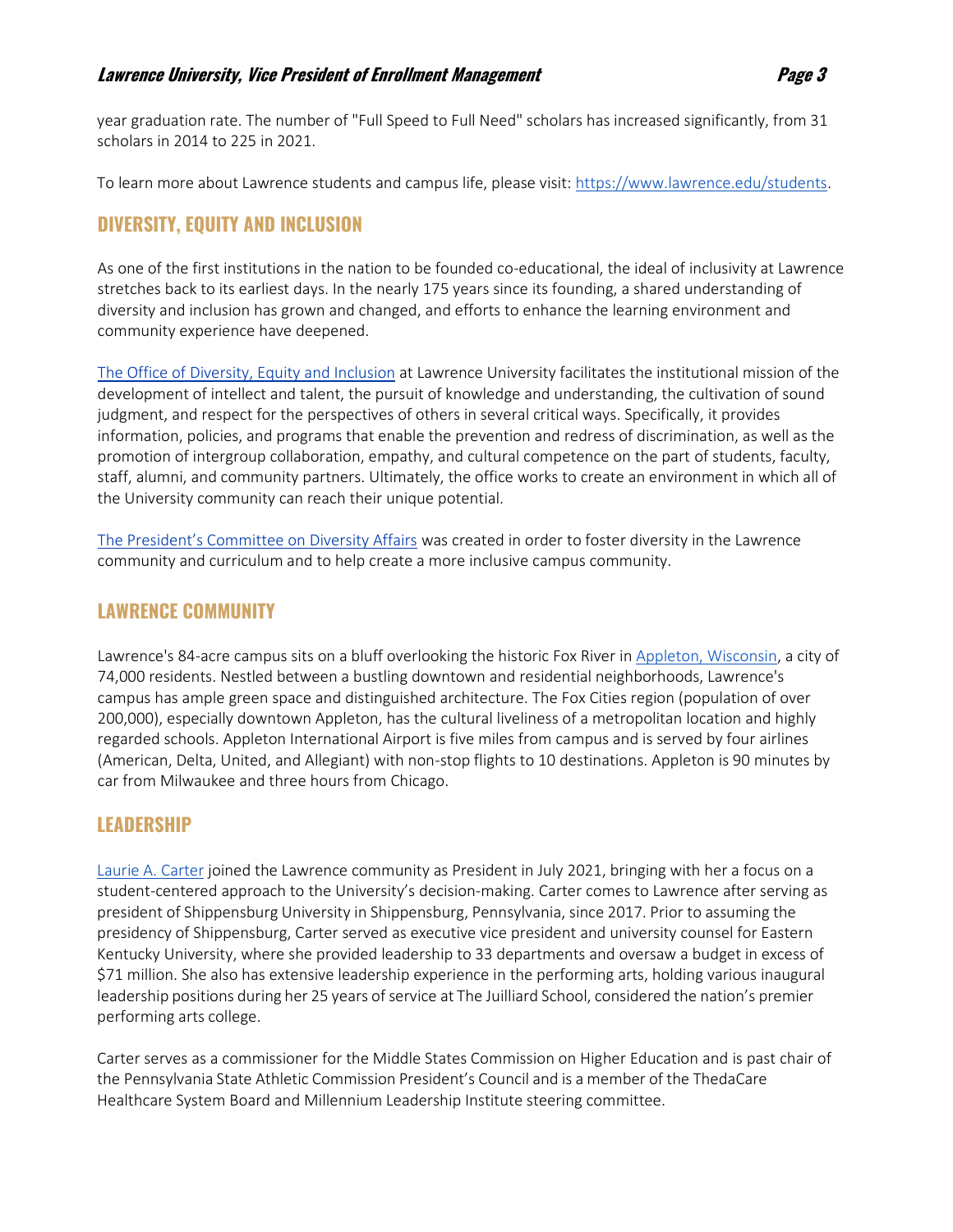### **FINANCIAL SNAPSHOT**

Lawrence is committed to careful stewardship of its resources. Budget-funded expenses for FY20 were about \$63 million and for FY21 about \$60 million, with approximately 64 percent of ordinary operating revenues coming from net tuition, room, board, and fees. In December 2020, Lawrence successfully completed the \$232 million *Be the Light!* [capital campaign,](https://bethelight.lawrence.edu/) comfortably exceeding the \$220 million goal. The generosity of donors is making possible increased financial and programmatic support for students, as well as renewal of key parts of Lawrence's built environment, including athletic facilities and residence halls. The endowment has grown significantly, from \$185 million to over \$487 million since 2012.

| Enrollment (Fall 2021)                             | 1,498 degree-seeking undergraduates |
|----------------------------------------------------|-------------------------------------|
| Comprehensive Fee (Fall 2021)                      | \$63,585                            |
| Percent of Students Receiving Financial Assistance | 99%                                 |
| Endowment (June 30, 2021)                          | \$487 million                       |
| Endowment per Student (June 30, 2021)              | \$343,000                           |

# **THE ROLE OF THE VICE PRESIDENT OF ENROLLMENT MANAGEMENT**

Reporting directly to President Carter, the Vice President of Enrollment Management crafts and implements the overarching enrollment strategy for the University by implementing thoughtfully designed, datainformed strategic initiatives. The Vice President will build upon the best of Lawrence's culture and traditions, while also bringing innovative approaches and national best practices to the universal challenge of recruiting students to a liberal arts college in today's higher education landscape.

The Vice President of Enrollment Management oversees an operating budget of \$1 million and a dedicated staff of 25 enrollment professionals, including as direct reports an inaugural Associate Vice President for Enrollment focusing on student success, a strong Dean of Admissions, and an experienced Director of Financial Aid. In addition, the President's supportive and collegial senior leadership team stands ready to partner with their new colleague in achieving the University's enrollment goals and includes the following individuals:

- Assistant to the President and Secretary to the Board of Trustees
- Dean of the Conservatory of Music
- Provost and Dean of Faculty
- Vice President for Alumni and Development
- Vice President of Communications and Marketing
- Vice President for Diversity, Equity, and Inclusion
- Vice President for Finance and Administration
- Vice President for Student Life

The Vice President will be pleased to find that the campus community shares a strong sense that the recruitment and retention of Lawrence students is a university-wide responsibility.

# **OPPORTUNITIES AND CHALLENGES**

The new Vice President of Enrollment Management will play a critical role in addressing the following opportunities and challenges: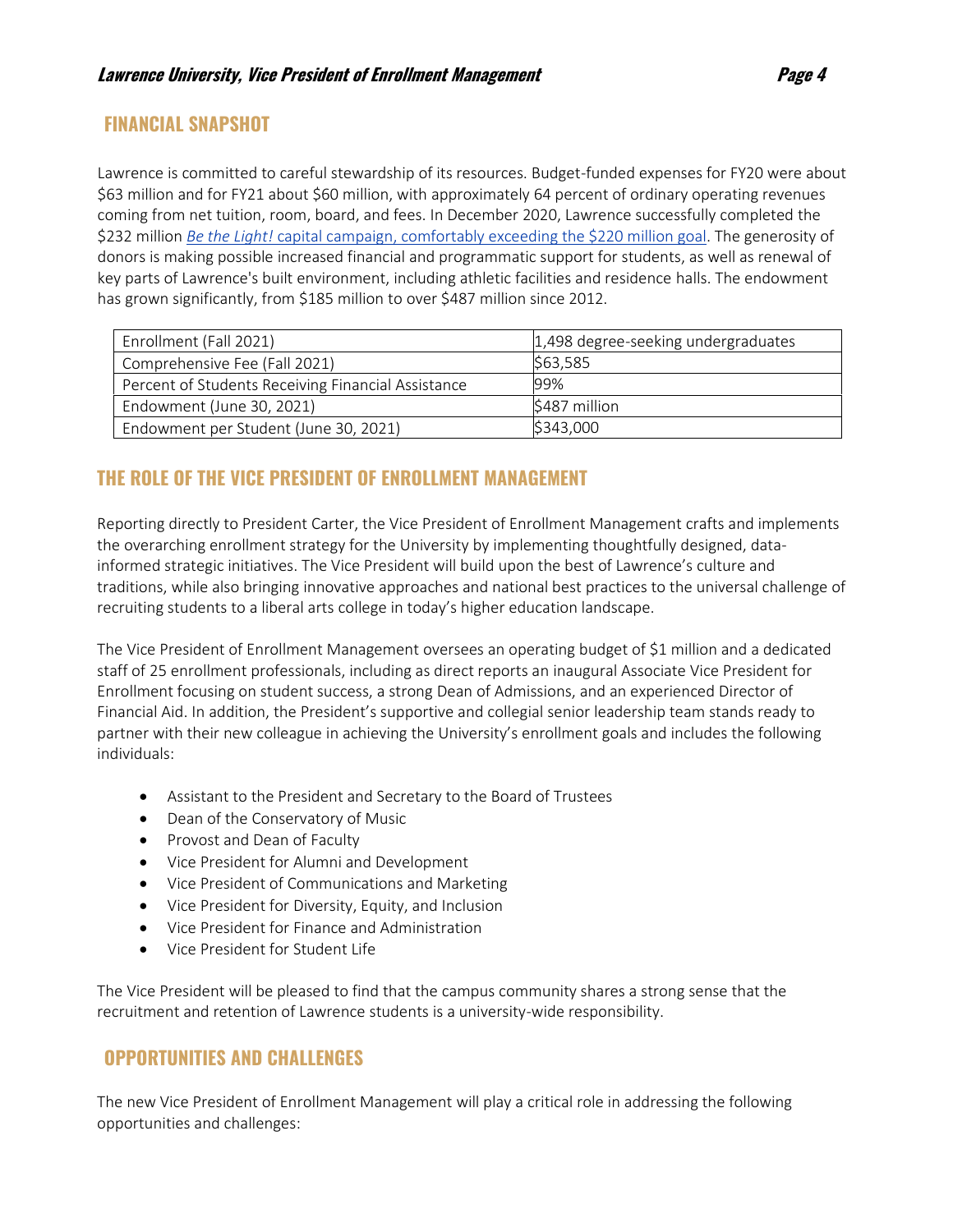- Design and implement a holistic strategic plan for the University's long-term enrollment success. As a forward-thinking, strategic planner, the Vice President of Enrollment Management will craft an overarching vision to guide the recruitment and retention of future classes while establishing key performance indicators to measure success. The Vice President will develop and implement updated recruitment, admission, and financial aid practices and policies to increase selectivity in anticipation of continued shifting national and global trends, while simultaneously ensuring that the Division's efforts are true to the University's values and priorities.
- Expand the top of the enrollment funnel by increasing the University's visibility: Lawrence has made important strides in recent years in expanding its geographic reach among prospective students, including strategically placing two regional representatives on the West Coast and one in Chicago. The new Vice President will assess past efforts and develop aggressive new approaches to helping Lawrence convey its message even more powerfully in a crowded landscape.
- Develop an even stronger partnership between enrollment management and athletics: Recruitment is the lifeblood of any athletic program. As an NCAA Division III institution, Lawrence University offers prospective students the opportunity to compete in 22 intercollegiate sports as one of the many reasons to enroll, and athletes represented 30 percent of the incoming class of 2021. The coaches, athletic administrators, and staff at Lawrence currently work closely with the admissions and financial aid offices to help recruit students who will thrive at the University. The next Vice President will work to foster the continued success of this critical partnership.
- Continue Lawrence's efforts to attract and retain students from underrepresented backgrounds and to ensure that they feel a strong sense of belonging and an ability to thrive: The new Vice President will be personally committed to contributing to Lawrence's culture of diversity, equity, and inclusion. They will work to recruit students and their families from a wide range of backgrounds and experiences and to ensure that Lawrence is a place where all students feel included and supported. In partnership with the Vice President for Diversity, Equity, and Inclusion and supported by the Associate Vice President for Enrollment, the new Vice President will ensure that the University is sustainably positioned to support and retain the talented students it admits.
- Leverage the talents and resources of campus partners in a university-wide effort to attract and retain Lawrence students. The new Vice President will nurture connections across the University, collaborating with students, faculty, staff, and alumni, in order to work as a team toward the University's enrollment goals. The new Vice President will be asked to lead the way in bringing fresh ideas and new approaches for engaging the entire campus in the effort to recruit and retain excellent, diverse classes.
- Balance the insights gained from data with the power of personal recruitment: The Vice President will continue to ensure at a high level that decisions about which geographic regions to target, how best to package financial aid, etc., are firmly grounded in data, with the help of analytics developed via the Slate platform. The Vice President will find the best way to further integrate data-informed approaches with Lawrence's recruitment process.
- Ensure that Lawrence effectively communicates its impact and value to undergraduate students, parents, and key influencers through clear, creative, and consistent marketing and outreach. The Vice President will closely partner with the Office of Communications and will skillfully evaluate the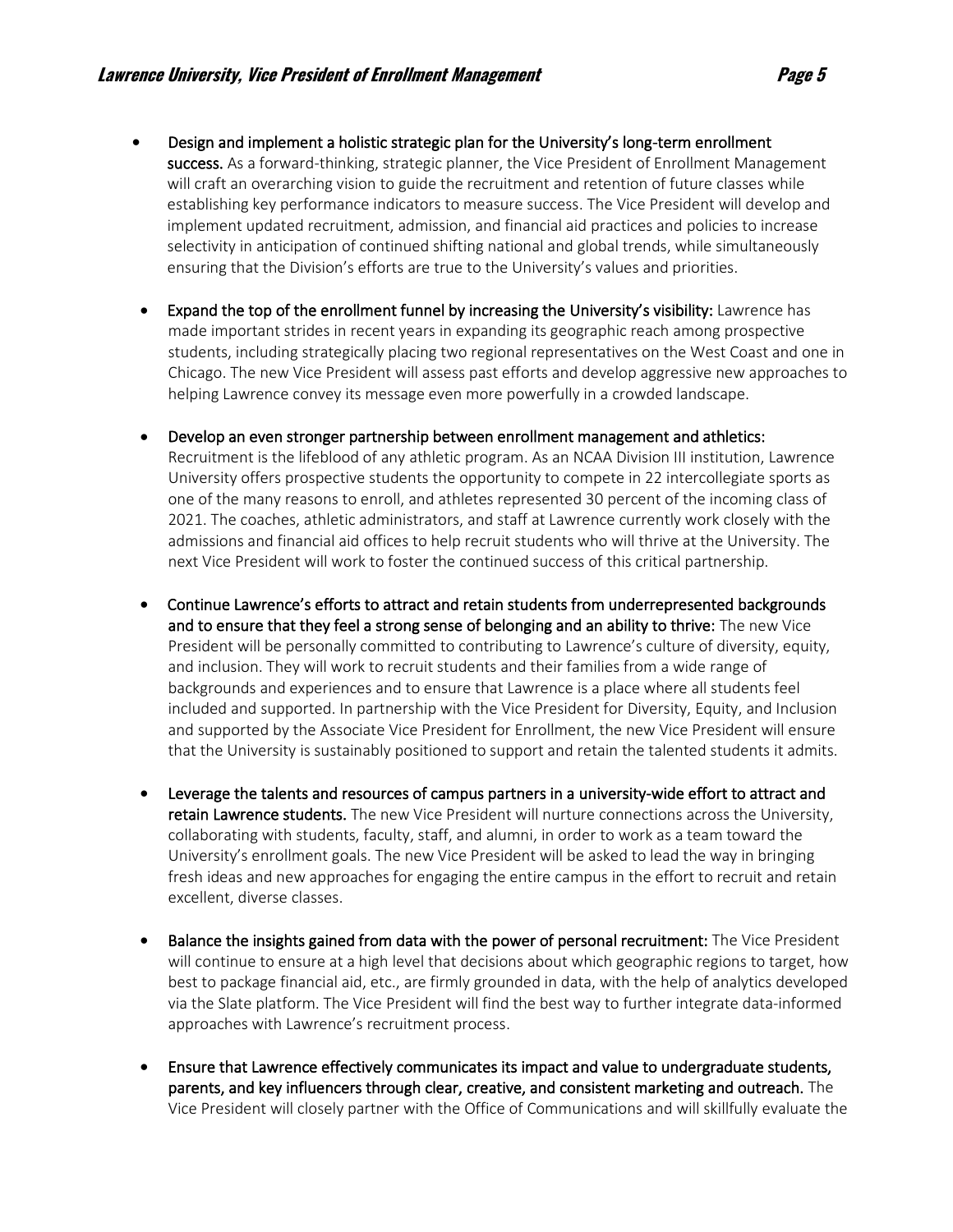#### **Lawrence University, Vice President of Enrollment Management Page 6**

effectiveness of efforts to increase Lawrence's national and international visibility among prospective students. In addition to maintaining strong relationships with college counselors at targeted high schools, the admissions marketing strategy will focus on reaching students who may not be aware of or be traditionally acculturated to consider a university like Lawrence. Developing a stronger social media presence, continuing to draw upon alumni, faculty, and current students as recruiting resources, and experimenting with new platforms and strategies for reaching today's students might all be part of the emerging strategy. And in exploring these new potential forms of outreach, the Vice President will ensure that all interactions and messages reflect Lawrence's culture and core values with consistency and integrity.

• Mentor, and develop the exceptional and committed staff within the Offices of Admissions and Financial Aid. The Vice President will lead a dedicated staff of admission and financial aid professionals, cultivating the skills of each individual staff member, building on their expertise, and encouraging their development through conferences and other forms of continuing education. An approachable and highly skilled people manager, the Vice President will continue to cultivate an atmosphere of collaboration and collegiality, both within the offices and across campus.

# **DESIRED QUALIFICATIONS AND CHARACTERISTICS**

As a member of the University's senior leadership team, the Vice President of Enrollment Management will be a creative, compassionate, and data-informed leader with a demonstrated track record of success. The ideal candidate will also bring many of the following complementary abilities and experiences to their work:

- A strong commitment to the power and possibilities inherent in Lawrence's distinctive approach to liberal arts education;
- A keen understanding of best practices in admissions and financial aid for small, private colleges today as well as the foresight to see how the landscape will change in the coming years;
- A high degree of experience, comfort, and expertise in creating a more equitable and inclusive environment for people of all backgrounds and identities;
- Experience successfully leading complex strategic initiatives and translating high aspirations into achievable and measurable goals and accomplishments;
- Experience developing data-driven recruitment and financial aid strategies as well as the ability to persuasively and clearly present quantitative information to administrative colleagues, faculty, staff, students, the Board of Trustees, and others;
- A genuine interest in connecting with people on behalf of Lawrence, whether prospective students and parents, faculty, fellow administrators, or admissions/financial aid staff;
- The ability to effectively balance high-level strategic thinking with hands-on engagement in daily activities, in keeping with Lawrence's culture and ethos;
- Outstanding communication skills, including the ability to persuasively convey Lawrence's academic distinctions and community feeling to a diverse range of audiences through multiple formats (in person, in writing, in marketing materials, via social media, etc.);